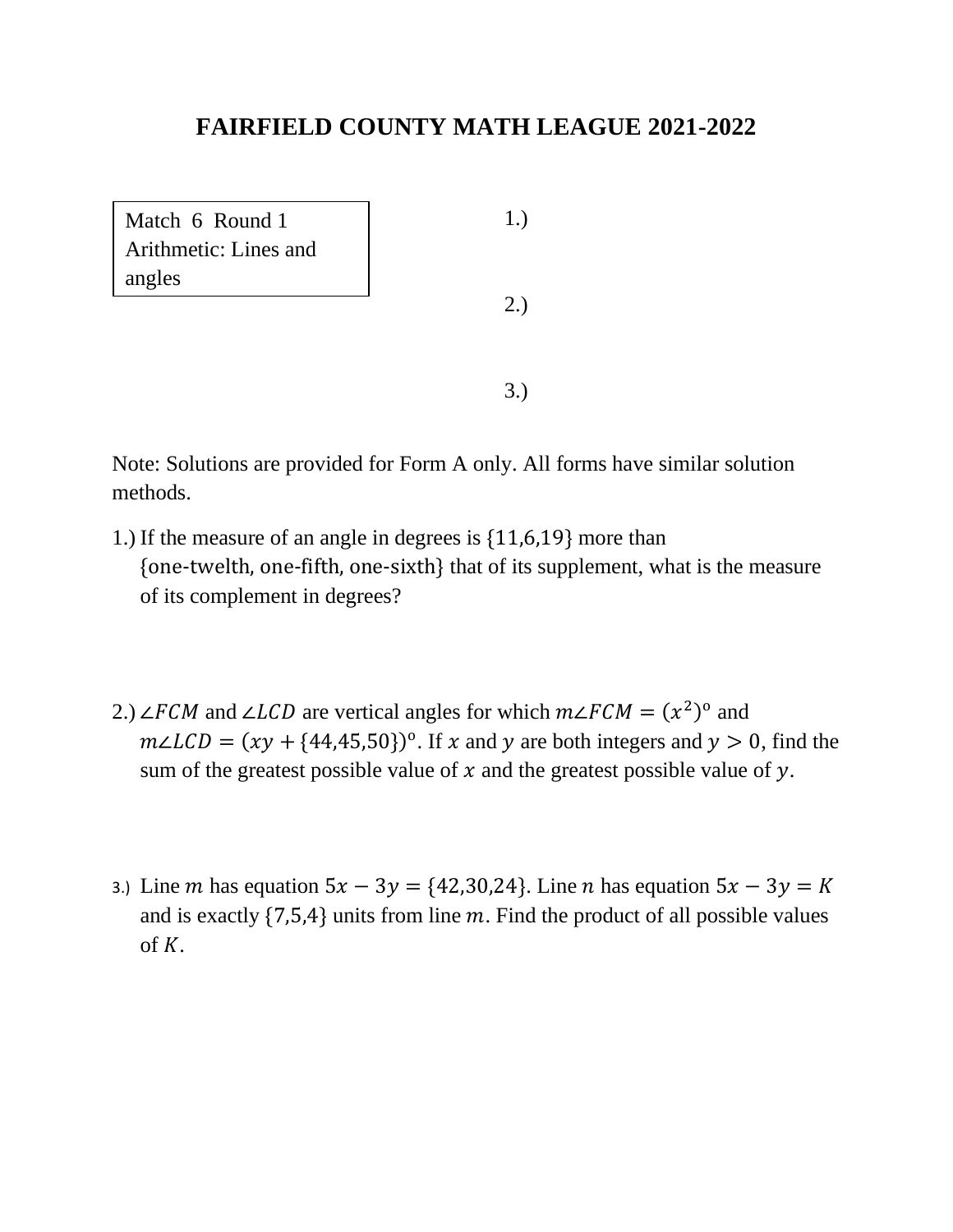1.) 2.) 3.) Match 6 Round 2 Algebra 1: Literal Equations

Note: Solutions are provided for Form A only. All forms have similar solution methods.

1.) If the equation  $4x - y + 3z = 2(Ax + By)$ , where A and B are constants, is solved for z, the result is  $z = \{2,4,6\}x + \{7,3,5\}y$ . Find the value of  $3A + 4B$ .

- 2.) If  $x = \{3,5,4\}y + \sqrt{4y^2 + \{7,5,11\}}$  then there exist constants a, b, and c such that  $x^2 + axy + by^2 = c$ . Find the value of  $a + 4b + 2c$ .
- 3.) If the equation  $x^2(y + 3M) = 4x(x^2 + Nx + 2) 2(y 5)$ , where M and N are constants, is solved for y, the resulting equation can be written as  $y = ax +$ b for some constants a and b. Find the value of  $6M - 8N + {2a + 4b, 4a + }$  $2b, 3a + 3b$ .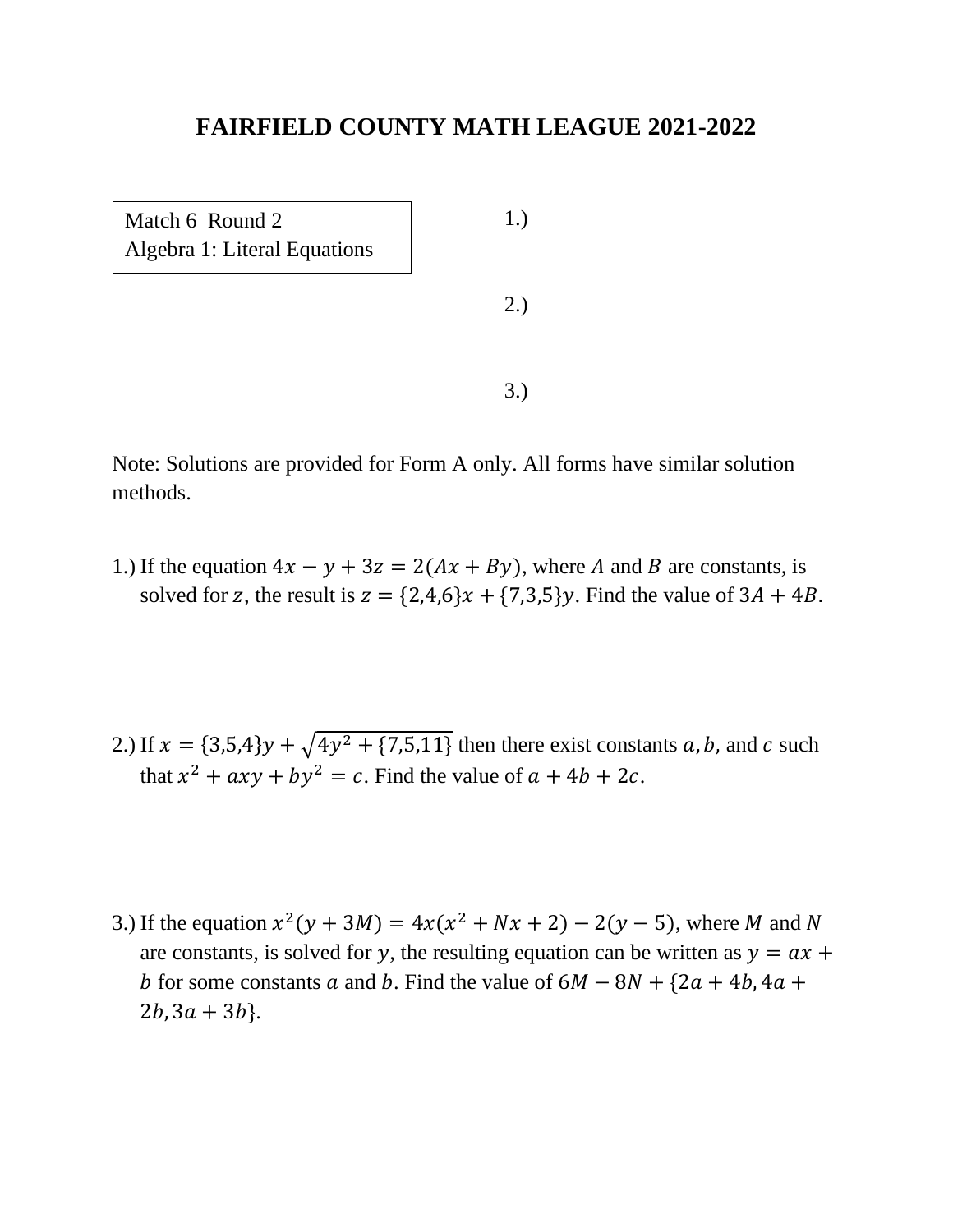Match 6 Round 3 Geometry: Solids and Volume 1.)

2.)

3.)

- 1.) Consider a right cylinder whose height is equal the diameter of its bases. If this cylinder has a volume of  $\{128\pi, 250\pi, 432\pi\}$ , then its surface area is  $k\pi$ . What is the value of  $k$ ?
- 2.) A cone is inscribed in a hemisphere and both share a circular base. If the surface area (including the base) of the cone is {15,5,10} square units, then the surface area of the hemisphere is  $a + b\sqrt{c}$  square units, where a, b, and c are integers and  $c$  has no perfect square factors larger than 1. Find the value of  $2a + 3b - c$ .
- 3.) A cube is inscribed a hemisphere of radius {9,12,6} units such that the center of the base of the cube rests on the center of the base of the hemisphere. The volume inside the hemisphere but outside the cube can be written in the form of  $A\pi - B\sqrt{C}$  units, where A, B, and C are positive integers with C having no perfect square factors greater than 1. Find the value of  $A + 2B + 3C$ .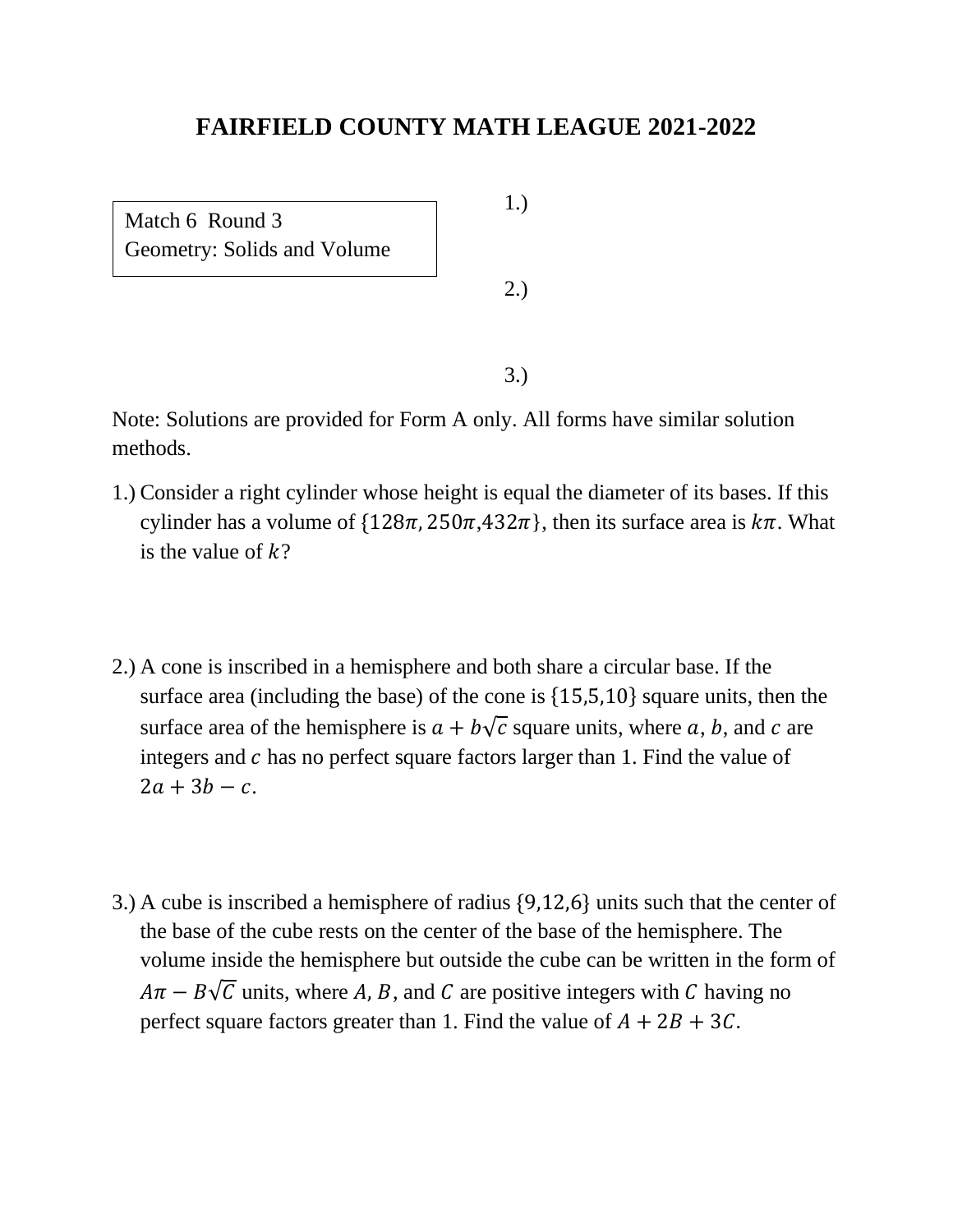Match 6 Round 4 Algebra 2: Radical expressions and equations

1.)

2.)

3.)

- 1.) What is the extraneous solution to  $\sqrt{x \{2, 1, 3\}} + \{4, 3, 5\} = x$ ?
- 2.) What is the largest value of  $n \leq \{7000,6000,5000\}$  such that the expression  $\sqrt{n + \sqrt{n + \cdots}}$  evaluates to an integer?
- 3.) If  $a_0 = 0$  and  $a_n = a_{n-1} + 1 + \sqrt{4a_{n-1} + 1}$  for  $n > 0$ , what is the value of  ${a_{28}, a_{29}, a_{30}}?$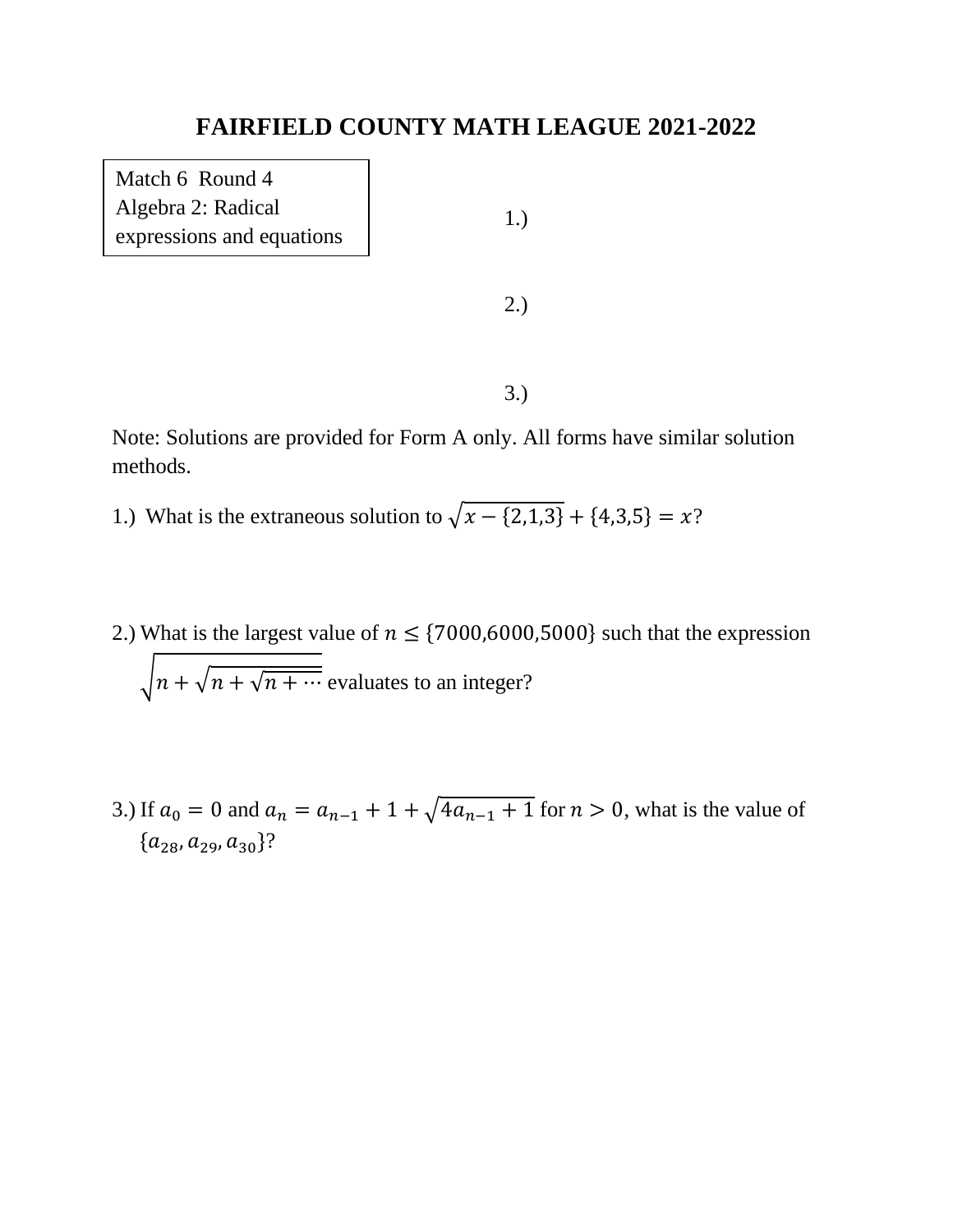Match 6 Round 5 Precalculus: Polynomials and Advanced Factoring

1.)

2.)

3.)

- 1.) The function  $f(x) = x^2 + ax + 24$  for some constant a has one zero of  $x =$  $\{-2, -4, -3\}$ . What is  $f(a)$ ?
- 2.) A polynomial equation  $x^4 + ax^2 + bx = c$  where a, b, and c are integers has a solution set that includes  $x = \{4 + 2i, 1 + 5i, 2 + 3i\}$  and  $x = 3$ . What is the value of  $c$ ?
- 3.) The polynomial  $x^4 + ax^3 + bx^2 + cx 4$ , where a, b, and c are integer coefficients, factors into  $(x^2 + 4)(x^2 + (c - 3a)x + a - 2b)$ . Find the value of  ${2a - b + c, 3a - b + c, 4a - b + c}.$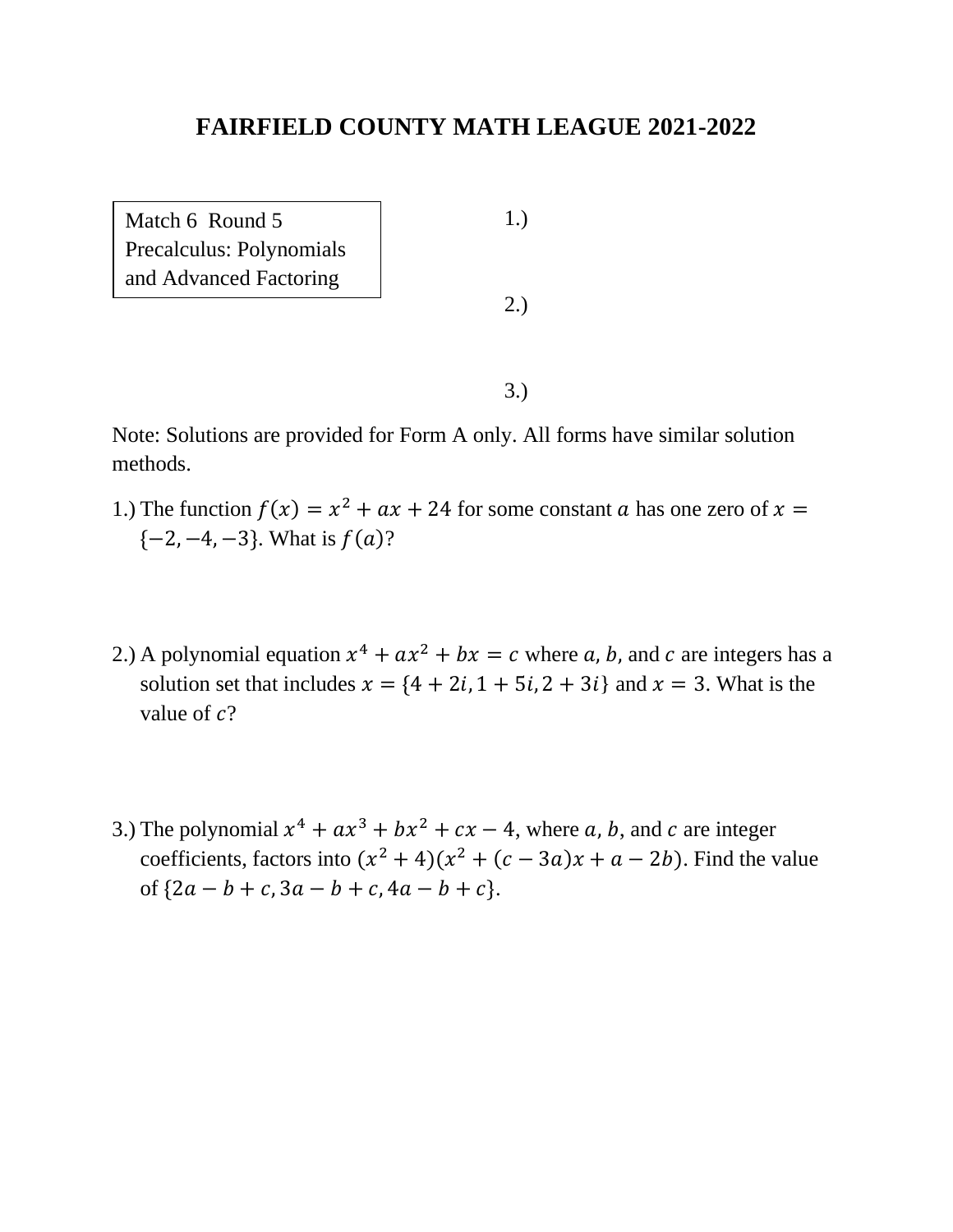| Match 6 Round 6                | 1.) |
|--------------------------------|-----|
| <b>Miscellaneous: Counting</b> |     |
| and Probability                |     |
|                                | 2.) |
|                                |     |
|                                |     |
|                                |     |

- 1.) A bin contains  $M$  marbles, 5 of which are red. The probability of selecting two red marbles randomly from the bin is  $\left\{\frac{5}{10}\right\}$  $\frac{5}{14}$ ,  $\frac{5}{33}$  $\frac{5}{33}, \frac{2}{21}$ . What is the value of *M*?
- 2.) A basketball player makes  $k\%$  of his free-throws. He practices by throwing N free-throws. If each free-throw is independent, the probability that he will make at least *n* of the shots is found by computing  $1 \binom{\{10,11,12\}}{2}$ 0  $({.}35, .45, .55)^0({.}65^{10}, .55^{11}, .45^{12})$  –  $\binom{\{10,11,12\}}{1}$ 1  $({1, 35, .45, .55}^{16}$  {  $(65^9, .55^{10}, .45^{11})$ }. Find the value of  $2n + 3N +$  $\mathbf{k}$ .
- 3.) A group of {8,7,6} students is standing in a row for a picture. The photographer does not want the three tallest students grouped together. Two of them *can* be next to each other as long as the third is not next to either one. How many ways can the students be arranged for the picture? (Assume left-to-right order matters.)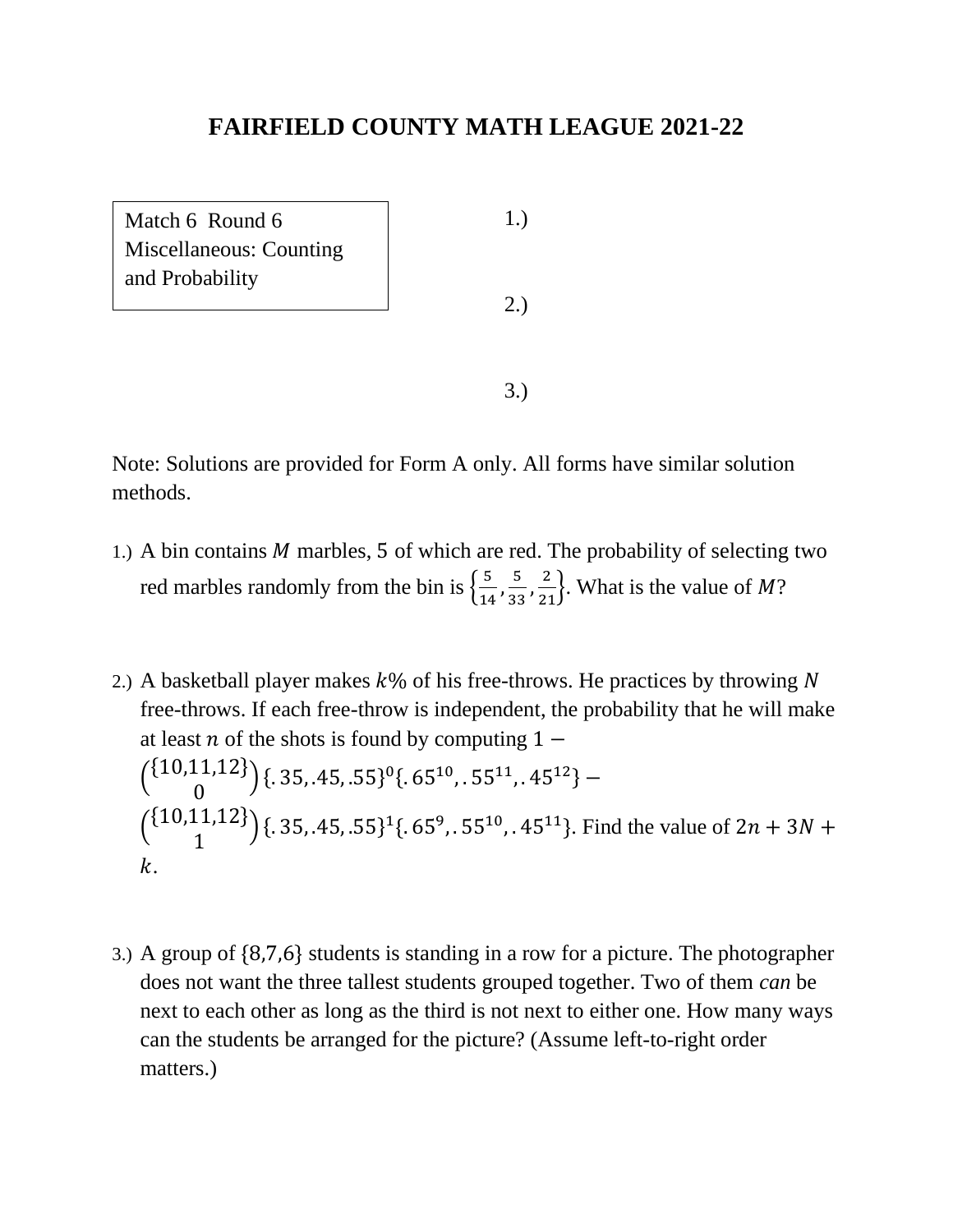Team Round

#### **FAIRFIELD COUNTY MATH LEAGUE 2021-2022 Match 6 Team Round**

 $1.)$  4.)  $2.)$  5.) 3.) 6.)

- 1.) A convex 20-gon has the following properties: it has A acute angles each with a measure of  $B$  degrees,  $C$  obtuse angles each with a measure of  $D$  degrees, and no right angles. Angles with measures  $B$  and  $D$  are supplementary. If  $A, B, C$ , and D are positive integers, find the value of  $8A + 3B + 6C + 11D$ .
- 2.) If  $z = 5x \frac{2}{x}$  $\frac{2}{y}$  is a solution to the equation  $y^2(z - Ax)(z + Ax) + Bxy = C$  for positive constants A, B, and C, find the value of  $40A^2 + 11B + \frac{7}{2}$  $rac{1}{2}C$ .
- 3.) A cylinder with a height of 10 inches and a base radius of 12 inches is sliced by a plane along the furthest distance from its top base to its bottom. (Note: the plane is diagonal such that the plane intersects each base at a single point, dividing the original cylinder into two congruent solids.) The ratio of the surface area of one of the two resulting congruent solids to that of the original cylinder can be written in simplest form as  $\frac{a}{b}$  where a and b are positive integers with no common factors greater than 1. Find  $a + b$ . (Note: the area of an ellipse is  $\pi r_1 r_2$  where  $r_1$  and  $r_2$  are the lengths of the semi-major and semi-minor axes.)